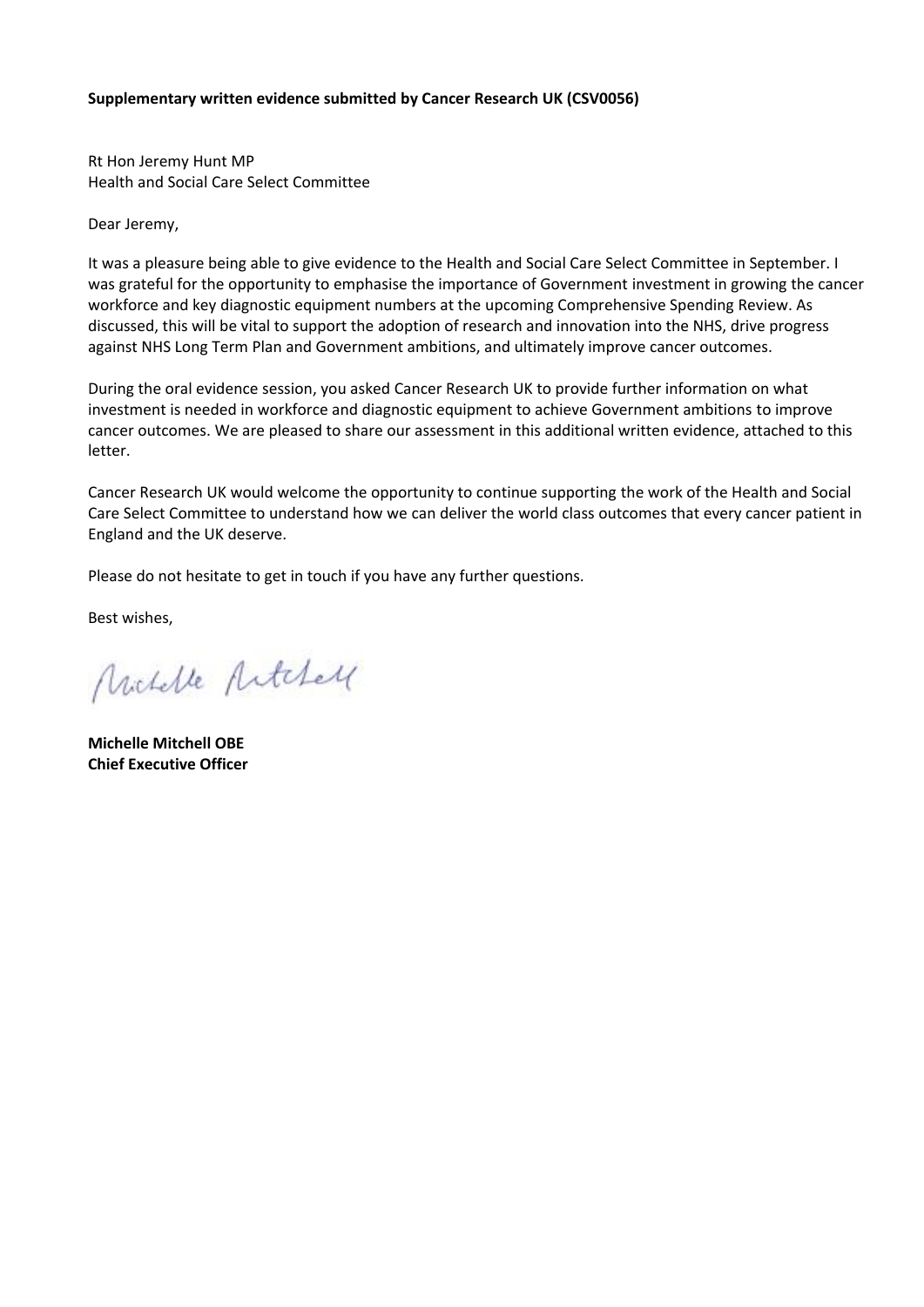#### Key Points

- **Cancer service capacity was already significant strained before the COVID-19 pandemic**, with cancer waiting time targets routinely missed by significant margins for years. The 62-day target for patients to begin treatment following an urgent GP cancer referral has not been met since December 2015.<sup>i</sup> Challenges facing cancer services have been compounded by the pandemic, with an ongoing impact on patients waiting for key diagnostic tests and cancer treatment.
- The pressure on cancer services is only set to grow, making the need to increase capacity even more **urgent.** Rising cancer incidence due to a growing and aging population means that the number of people diagnosed with cancer each year in the UK is projected to grow from 367,000 in 2017 to over 500,000 by 2035.ii,iii
- **A fundamental barrier to improving cancer services and putting cancer outcomes in the UK among the best in the world is a lack of capacity.** Years of under-investment in workforce education and training, and insufficient capital settlements for key diagnostic equipment, have meant that patient need is outstripping capacity in cancer services, and service transformation and efforts to integrate innovative interventions and approaches is hampered.
- In October, the UK Government will set out their public spending plans for the next three years in the Comprehensive Spending Review (CSR). While Government has already made welcome commitments for NHS funding in advance of the CSR, this investment did not include much-needed investment in growing the NHS workforce or expanding diagnostic capacity.
- **Expanding capacity in cancer services by expanding the cancer workforce and investing in diagnostic equipment is vital to enabling diagnostic reforms, improving cancer services, achieving NHS Long Term Plan ambitions and putting cancer outcomes in England among the best in the world**.
- Cancer Research UK modelling has found that **Government must invest up to an extra £216 million into Health Education England for cancer at the 2021 Comprehensive Spending Review** to reach, by 2029, the 2017 Cancer Workforce Plan target for 45% growth in the cancer workforce and deliver world class cancer services.<sup>iv</sup>
- Government must also **ensure that funding is provided to expand diagnostic capacity and fully implement the recommendations of the 2020 Richards review of diagnostic services in the 2021 Comprehensive Spending Review,** including at least £1.3bn of investment to bring the UK in line with OECD average numbers of imaging equipment.

#### UK cancer services are seriously under-resourced, impacting cancer care

The 'cancer workforce' – healthcare professions crucial to the diagnosis and treatment of cancer – is seriously understaffed following years of underinvestment. 1 in 10 of all posts across the NHS in England were vacant in 2018/19 and it was estimated that, with no action taken, this will rise to 1 in 7 posts vacant by 2023/24. $v$ Workforce shortages are significant among specialties key to the diagnosis and treatment of cancer. The radiology workforce across the UK is now short-staffed by 33% and needs almost 2,000 more consultants to meet safe staffing levels and pre-coronavirus levels of demand for scans. Without action, by 2025 the radiologist shortfall will hit 44%.vi

The last decade has also been marked by underinvestment and a lack of strategic planning for equipment and infrastructure critical to cancer services, with successive spending reviews and budgets providing investment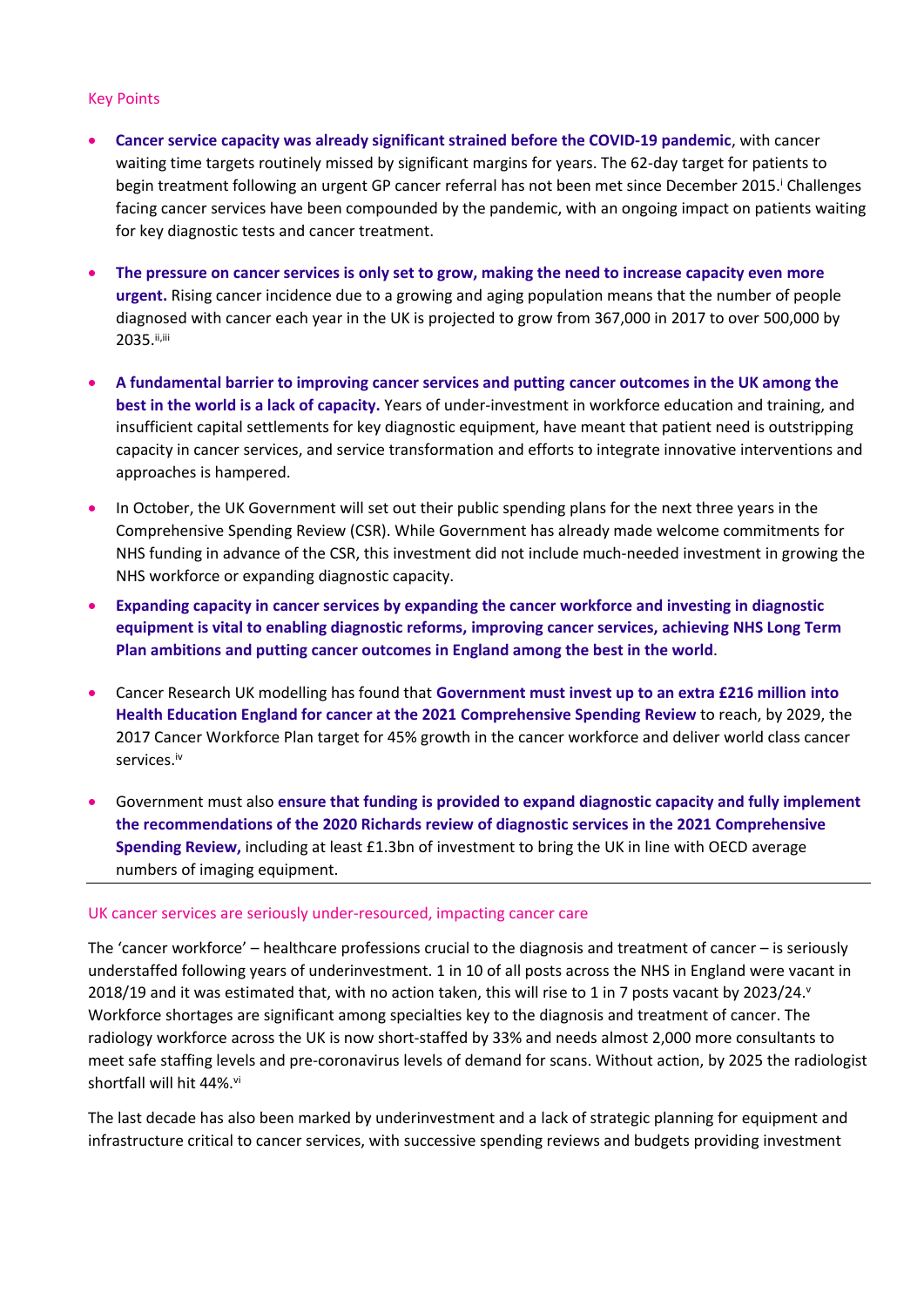that has sought to plug gaps but failed to tackle fundamental issues. This approach has hampered effective service-delivery and innovation – in 2019, 95% of NHS Trust leaders surveyed said the existing climate of restricted capital funding posed a high or medium risk to productivity and efficiency in the health system.<sup>vii</sup> Ageing kit is inefficient and delays the smooth running of services. Yet across cancer services, including screening, diagnostics and radiotherapy, outdated equipment and infrastructure continues to disrupt patient care.viii The UK also compares poorly internationally, ranking close to the bottom on both the average number of MRI and CT scanners per million population out of 39 OECD countries.<sup>ix</sup>

The impact under-capacity in cancer services has on patients is already clear. The important Cancer Waiting Times target to diagnose and treat 85% of cancer patients within two months of their urgent suspected cancer referral has not been achieved for almost 6 years. This means that since December 2015 (the last month this target was hit) almost 55,000 cancer patients should have been diagnosed quicker or started their treatment sooner.<sup>x</sup> While several factors can influence how quickly someone is diagnosed or is able to start their treatment, workforce shortages and a lack of key equipment is a considerable contributor. Capacity constraints mean that once people are in the system they are waiting longer, as there are too few trained NHS staff to diagnose and treat cancer patients in a timely manner.

NHS England's Long Term Plan (LTP) aims to improve early diagnosis in England from 54% to 75% of cancers diagnosed early by 2028. This would significantly improve cancer survival and help close the gap between the UK and other countries with comparable health systems.<sup>xi</sup> We welcome this ambition but the challenge is now huge. To hit its ambition of diagnosing 3 in 4 patients at the earliest stages in England, the government will need an additional 100,000 patients to be diagnosed early each year from 2028. Currently, workforce shortages and a lack of key equipment are some of the most significant barriers to meeting this ambition.

In September 2021, the Government announced £15.6bn of extra funding for the NHS over the next three years. This was welcome, however, it does not cover capital or workforce investment. As identified by the Institute for Fiscal Studies and the Health Foundation, a lack of capital investment resource and workforce shortages are a key barrier to making effective use of even well-targeted investment in the NHS.<sup>xii</sup> The NHS People Plan also identified that further work to expand the NHS workforce and make sure that education and training is fit for the future relies on budget clarity from a Government spending review.xiii **It is vital that the Government use the 2021 Comprehensive Spending Review to invest to grow the cancer workforce, and expand and transform diagnostic services. This will be key to enabling the NHS to drive service transformation, improve cancer waiting times and accelerate progress towards the ambitions for cancer set out in the NHS LTP.**

### Investing in the cancer workforce

Last year Cancer Research UK and RAND Europe published estimates on how much it would cost to grow the cancer workforce (defined as the seven professions key to the diagnosis and treatment of cancerxiv) by 45%, by 2029. This is the growth in the cancer workforce that Health Education England (HEE) has estimated is needed to deliver world class cancer services for all patients.xv

The report modelled current trends in workforce numbers across the key specialties that make up the cancer workforce, considering how many new specialists enter the NHS each year and how many leave through retirement, to pursue other careers or other reasons. From this, the report projected how many extra specialists we would need on top of our current trajectory to see 45% growth in each of the seven key specialities by 2029.

Given the impact of COVID-19 on cancer services, and investment made at the 2020 Spending Review, CRUK has now updated this original modelling to understand the investment needed to grow the cancer workforce, meet patient demand and deliver world class cancer services. This update anticipates that the pandemic will have a negative impact on staff retention in the short term<sup>xvi</sup>, reflecting evidence that worse wellbeing is likely to lead to a greater number of staff leaving the NHS compared to the pre-pandemic average once the worst of the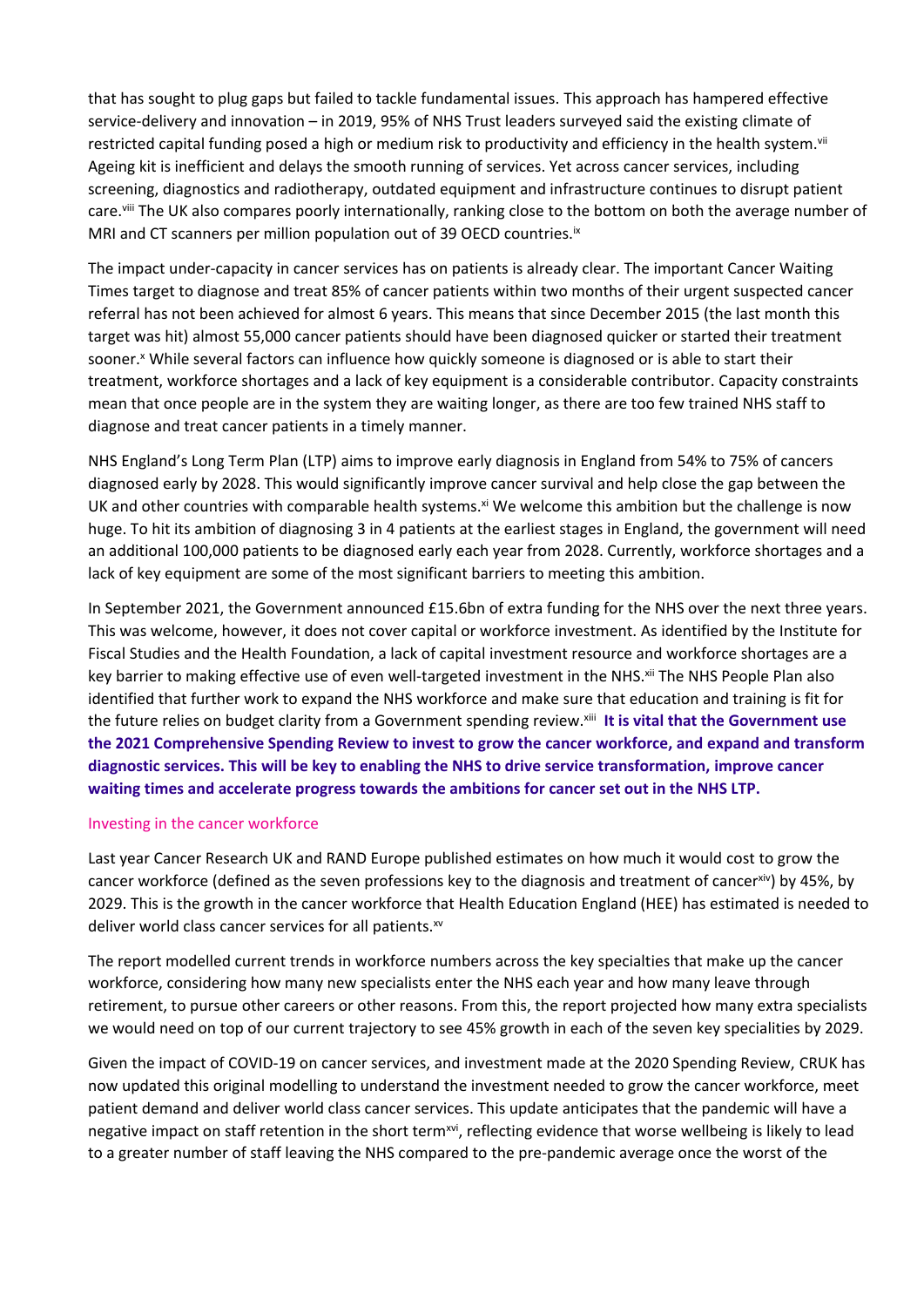pandemic recedes.<sup>xvii,xvii,xix,xx</sup> The modelling assumes that the uplift in staff numbers will be delivered through UK workforce education and training rather than through international recruitment. This is a fair assumption, given likely challenges in international recruitment due to COVID-19 related pressures and an ongoing global shortage of health staff.

## **Our updated modelling found that Government must invest an extra £216 million into Health Education England for cancer at the 2021 Comprehensive Spending Review to reach, by 2029, the 2017 Cancer Workforce Plan target for 45% growth in the cancer workforce and deliver world class cancer services.**xxi

It takes a minimum of three to five years to train newly qualified staff as specialists in key cancer professions. **Therefore, increased investment is needed now, and the CSR is the opportunity to deliver this.**

### Investing in key diagnostic equipment

Though there were positive commitments for investment in diagnostic services in the 2020 Spending Review, successive spending reviews and budgets have failed to provide sufficient, long-term investment – instead plugging gaps while failing to tackle fundamental issues in ensuring timely diagnosis. Long standing pressures on diagnostic services have become particularly acute through the COVID-19 pandemic. The number of patients waiting for an endoscopy in July 2021 was 39% higher than in July 2019 and there was a 23% increase in the number of patients waiting for diagnostic radiology. Overall, the number of patients waiting for over six weeks for a diagnostic test was six to nine times higher in July 2021 compared to July 2019.xxii

Significant, targeted capital investment will be fundamental to accelerating improvements in cancer outcomes by increasing capacity, supporting timely diagnosis and treatment, improving connectivity and enabling transformation programmes. The Comprehensive Spending Review offers a crucial opportunity to invest in diagnostic services, tackle the backlog facing cancer services, and provide longer-term investment to transform cancer services to a world-leading standard.

Crucially, replacing equipment alone is insufficient; as a priority, there must be investment in significantly expanding the amount of diagnostic kit. The UK compares poorly internationally, ranking close to the bottom on both the average number of MRI and CT scanners per million population out of 36 OECD countries.<sup>xxiii</sup> The 2020 Richards Review of diagnostic services in England also identified a lack of capacity across diagnostic services, with a need for an estimated 200 new endoscopy rooms, extra resourcing to expand pathology services and digital connectivity. xxiv

Investment will also be vital to introduce innovative new models to diagnostic services. For example, Community Diagnostic Hubs (CDHs) are a new service model in which a single hub, based at NHS sites or other community spaces, provides several services, including imaging, pathology and endoscopy, to diagnose cancer as well as other conditions. This approach introduces a new way of working in diagnostics through consolidating services and maximising resources, increasing productivity, and has the potential to improve access by bringing diagnostic services closer to communities. Though the recent announcement on funding for the establishment of the first tranche of 40 CDHs was welcome, extra equipment is required to fully operationalise CDHs and expand the rollout to deliver on NHS England's overall target to establish 150 CDHs. Health services are already using the necessary kit at full capacity, and so cancer service productivity will not significantly improve without further resourcing.

In the short-term, replacing and expanding diagnostic equipment will significantly boost the capacity of cancer services. With full funding, this will help reduce the backlog and deliver a transformational recovery through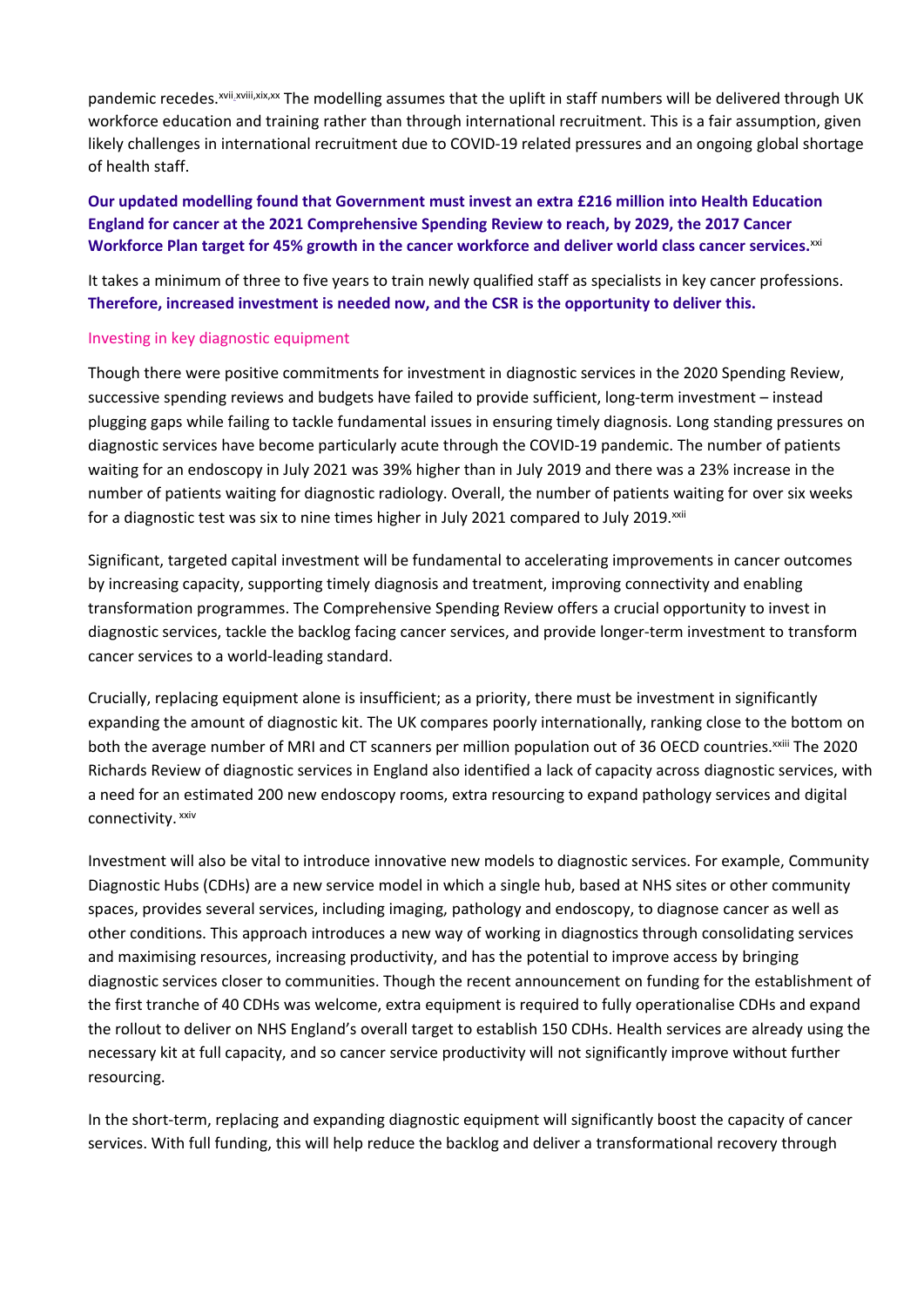introducing more efficient equipment and different ways of working. In the future, investing in new technology and interoperable IT systems will help ensure cancer services are agile, able to adapt to innovation, and can continue progress towards important cancer ambitions of improving early diagnosis and survival rates. Without immediate action and long-term investment, it will most likely be impossible to transform UK's cancer services to improve early cancer diagnosis and ultimately increase cancer survival rates.

# **The UK Government must ensure that funding is provided to expand diagnostic capacity and fully implement the recommendations of the 2020 Richards review of diagnostic services in the 2021 Comprehensive Spending Review**, including:

- Implementing the Community Diagnostic Hub model in the 150 sites committed to across England in coming years.
- Invest the £1.3 billion in capital funding required to bring CT, MRI and PET-CT equipment capacity to the average across comparable OECD countries.
- Provide the NHS with the capital investment to expand endoscopy capacity by the estimated 200 extra endoscopy suites needed to meet patient demand, both across current diagnostic services and within Community Diagnostic Hubs.
- Greater central investment for IT and digital capabilities must also be made available to deliver a modern, digital health service and harness the efficiencies and improvements to patient care that technological innovation offer.
- Investment must be accompanied by a national strategy for maintaining and expanding equipment in diagnostic and treatment services, so that every patient across the country has speedy access to cancer services.

**For more information, please contact Matt Sample (Health Policy Manager) – [Matt.Sample@cancer.org.uk](mailto:Matt.Sample@cancer.org.uk)**

<sup>v</sup> NHS England and Improvement, 2019. Interim NHS People Plan

```
https://www.longtermplan.nhs.uk/wpcontent/uploads/2019/05/Interim-NHS-People-Plan_June2019.pdf
```
vi Royal College of Radiologists. 2021. Clinical radiology UK workforce census 2020 report. Accessed August 2021

<sup>xi</sup> NHS England, 2019. NHS Long Term Plan. Accessed September 2021 via [https://www.longtermplan.nhs.uk/wp](https://www.longtermplan.nhs.uk/wp-content/uploads/2019/08/nhs-long-term-plan-version-1.2.pdf)[content/uploads/2019/08/nhs-long-term-plan-version-1.2.pdf](https://www.longtermplan.nhs.uk/wp-content/uploads/2019/08/nhs-long-term-plan-version-1.2.pdf)

<sup>&</sup>lt;sup>i</sup> NHS England. 2021. Cancer Waiting Times. Accessed August 2021 via [https://www.england.nhs.uk/statistics/statistical-work](https://www.england.nhs.uk/statistics/statistical-work-areas/cancer-waiting-times/)[areas/cancer-waiting-times/](https://www.england.nhs.uk/statistics/statistical-work-areas/cancer-waiting-times/).

ii Cancer Research UK. 2020. Cancer incidence for all cancers combined. Accessed September 2021 via

<https://www.cancerresearchuk.org/health-professional/cancer-statistics/incidence/all-cancers-combined>.

iii Maddams, J. et al. 2012. Projections of cancer prevalence in the United Kingdom, 2010-2040. British Journal of Cancer. Accessed June 2021 via [https://pubmed.ncbi.nlm.nih.gov/22892390/.](https://pubmed.ncbi.nlm.nih.gov/22892390/)

iv Cancer Research UK modelling based on J. George, E. Gkousis, A. Feast, S. Morris, J. Pollard & J. Vohra. 2020. Estimating the cost of growing the NHS cancer workforce in England by 2029. Accessed April 2021 via

[https://www.cancerresearchuk.org/sites/default/files/estimating\\_the\\_cost\\_of\\_growing\\_the\\_nhs\\_cancer\\_workforce\\_in\\_england\\_by\\_202](https://www.cancerresearchuk.org/sites/default/files/estimating_the_cost_of_growing_the_nhs_cancer_workforce_in_england_by_2029_october_2020_-_full_report.pdf) [9\\_october\\_2020\\_-\\_full\\_report.pdf.](https://www.cancerresearchuk.org/sites/default/files/estimating_the_cost_of_growing_the_nhs_cancer_workforce_in_england_by_2029_october_2020_-_full_report.pdf)

via [https://www.rcr.ac.uk/system/files/publication/field\\_publication\\_files/clinical-radiology-uk-workforce-census-2020-report.pdf](https://www.rcr.ac.uk/system/files/publication/field_publication_files/clinical-radiology-uk-workforce-census-2020-report.pdf)

vii NHS Providers. 2020. Rebuilding Our NHS: Why It's Time to Invest. Accessed September 2021 via [https://nhsproviders.org/rebuilding](https://nhsproviders.org/rebuilding-our-nhs)[our-nhs](https://nhsproviders.org/rebuilding-our-nhs)

viii NHS Providers. 2020. Rebuilding Our NHS: Why It's Time to Invest. Accessed September 2021 via [https://nhsproviders.org/rebuilding](https://nhsproviders.org/rebuilding-our-nhs)[our-nhs](https://nhsproviders.org/rebuilding-our-nhs); Richards, M. October 2019. Report of the Independent Review of Adult Screening Programmes in England. Accessed September 2021 via [https://www.england.nhs.uk/wp-content/uploads/2019/02/report-of-the-independent-review-of-adult-screening-programme](https://www.england.nhs.uk/wp-content/uploads/2019/02/report-of-the-independent-review-of-adult-screening-programme-in-england.pdf)[in-england.pdf](https://www.england.nhs.uk/wp-content/uploads/2019/02/report-of-the-independent-review-of-adult-screening-programme-in-england.pdf)

ix OECD. 2019. Health at a Glance 2019: OECD Indicators (Summary).OECD Publishing, Paris. Accessed September 2021 via [https://www.oecd-ilibrary.org/docserver/4dd50c09-](https://www.oecd-ilibrary.org/docserver/4dd50c09-en.pdf?expires=1628245352&id=id&accname=guest&checksum=A7AFC90F1C8171794202764A28D00FBC)

[en.pdf?expires=1628245352&id=id&accname=guest&checksum=A7AFC90F1C8171794202764A28D00FBC](https://www.oecd-ilibrary.org/docserver/4dd50c09-en.pdf?expires=1628245352&id=id&accname=guest&checksum=A7AFC90F1C8171794202764A28D00FBC)

<sup>x</sup> Analysis by Cancer Research UK based on NHS England Monthly Cancer Waiting Times data from December 2015 – July 2021.

xii Charlesworth, A., Johnson, P. Securing the future: funding health and social care to the 2030. Accessed September 2021